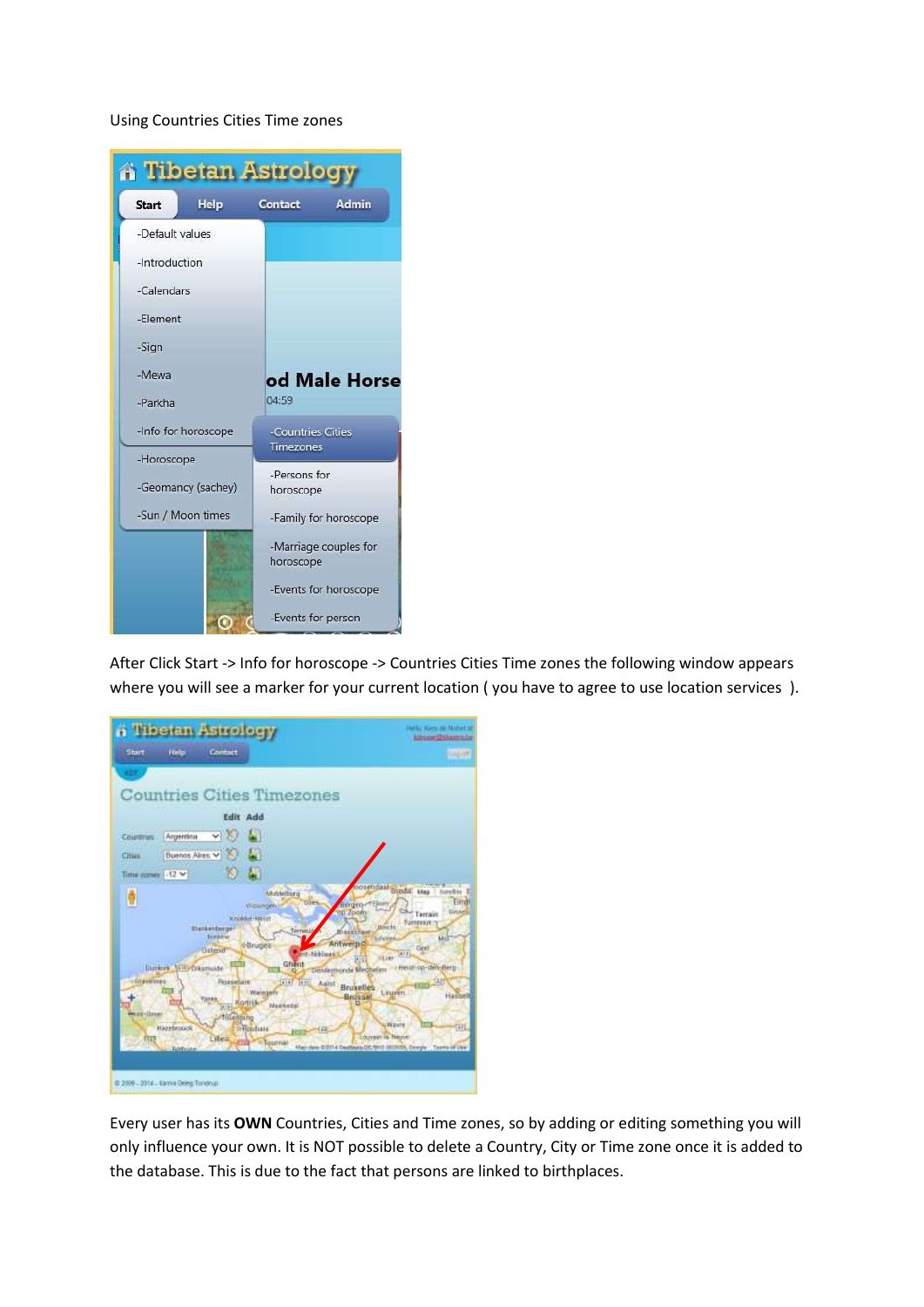Standard you will have the following.

| Country      | City                    |  |
|--------------|-------------------------|--|
| Belgium      | Ghent, Bruges           |  |
| Netherland   | Amsterdam, Hantum       |  |
| <b>Tibet</b> | Lhasa                   |  |
| India        | Dharamsala              |  |
| UK           | Greenwich               |  |
| <b>USA</b>   | San Francisco, New York |  |
| Argentina    | <b>Buenos Aires</b>     |  |
| New Zealand  | Wellington              |  |
| Indonesia    | Bogor                   |  |

### And timezones

| Tz difference | <b>Name</b>                       |
|---------------|-----------------------------------|
| $-12$         | International date line west IDLW |
| $-11$         | Samoa standard time               |
| $-7$          | Pacific Daylight time             |
| $-5$          | Eastern Standard time             |
| $-4$          | Eastern Daylight time             |
| $-3$          | Argentina time                    |
| 0             | Greenwich mean time               |
| 1             | Central European time             |
| 5.5           | India standard time               |
| 7             | Western Indonesian time           |
| 8             | Chinese standard time             |
| 13            | New Zealand Daylight time         |

# **Editing Countries:**



Make your changed and click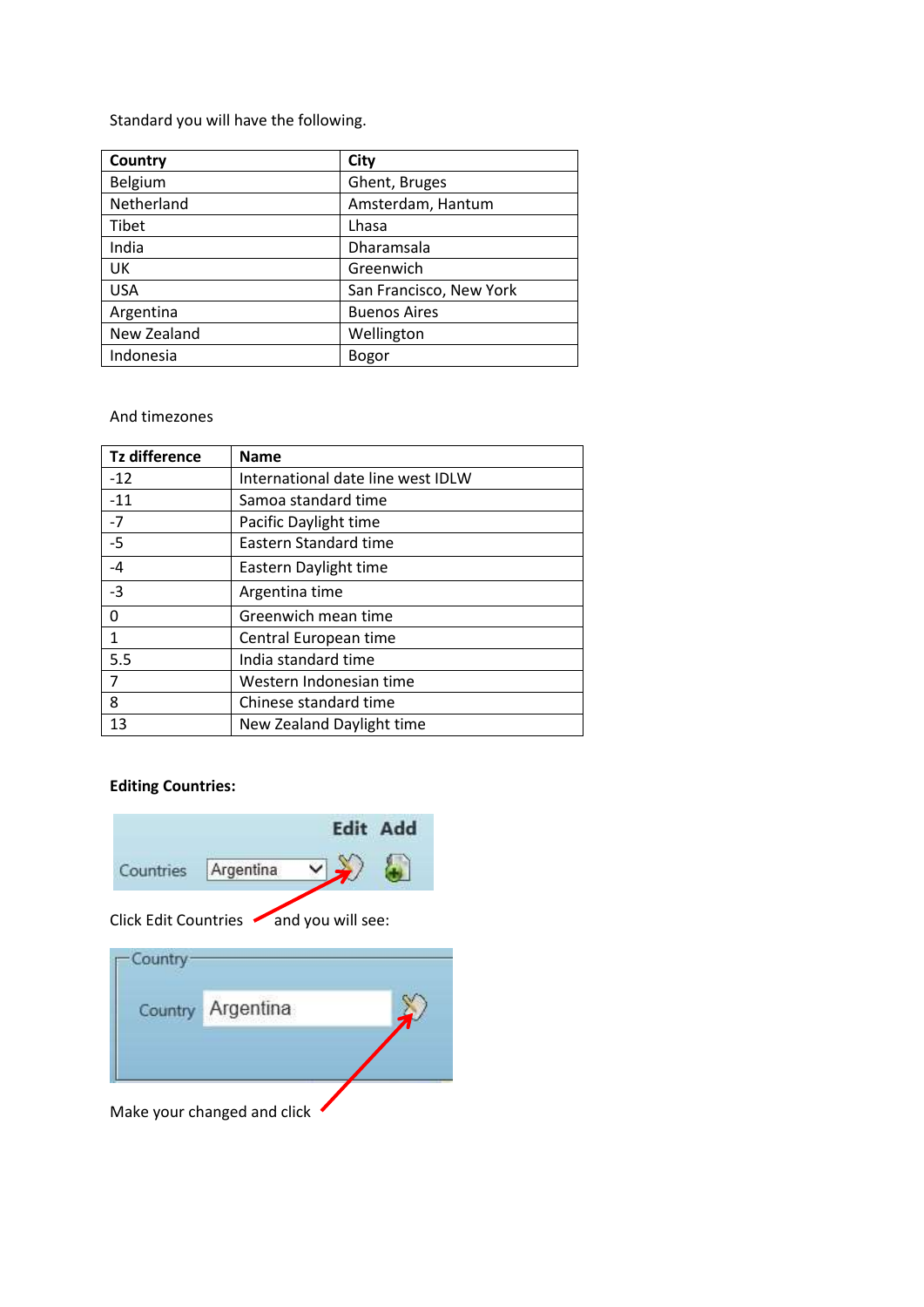# **Add Country:**



Enter a name and click The country will be added and also an empty City will be inserted with the name 'Unknown City'

|           |               | <b>Edit Add</b> |
|-----------|---------------|-----------------|
| Countries | ance          |                 |
| P<        | Unknow City V |                 |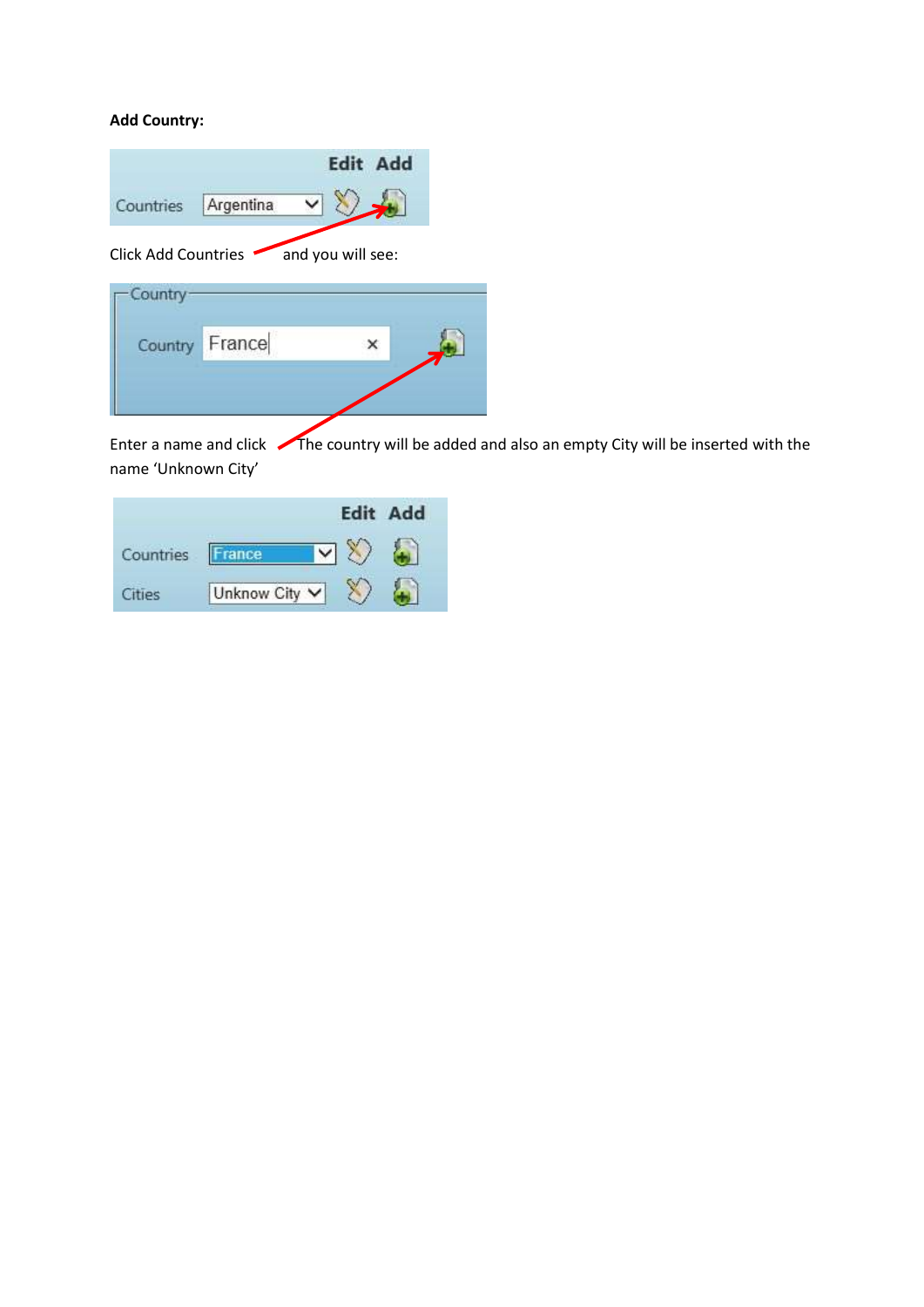## **Editing City:**



Enter the city name E.g. Paris and click  $\overline{F}$  Find me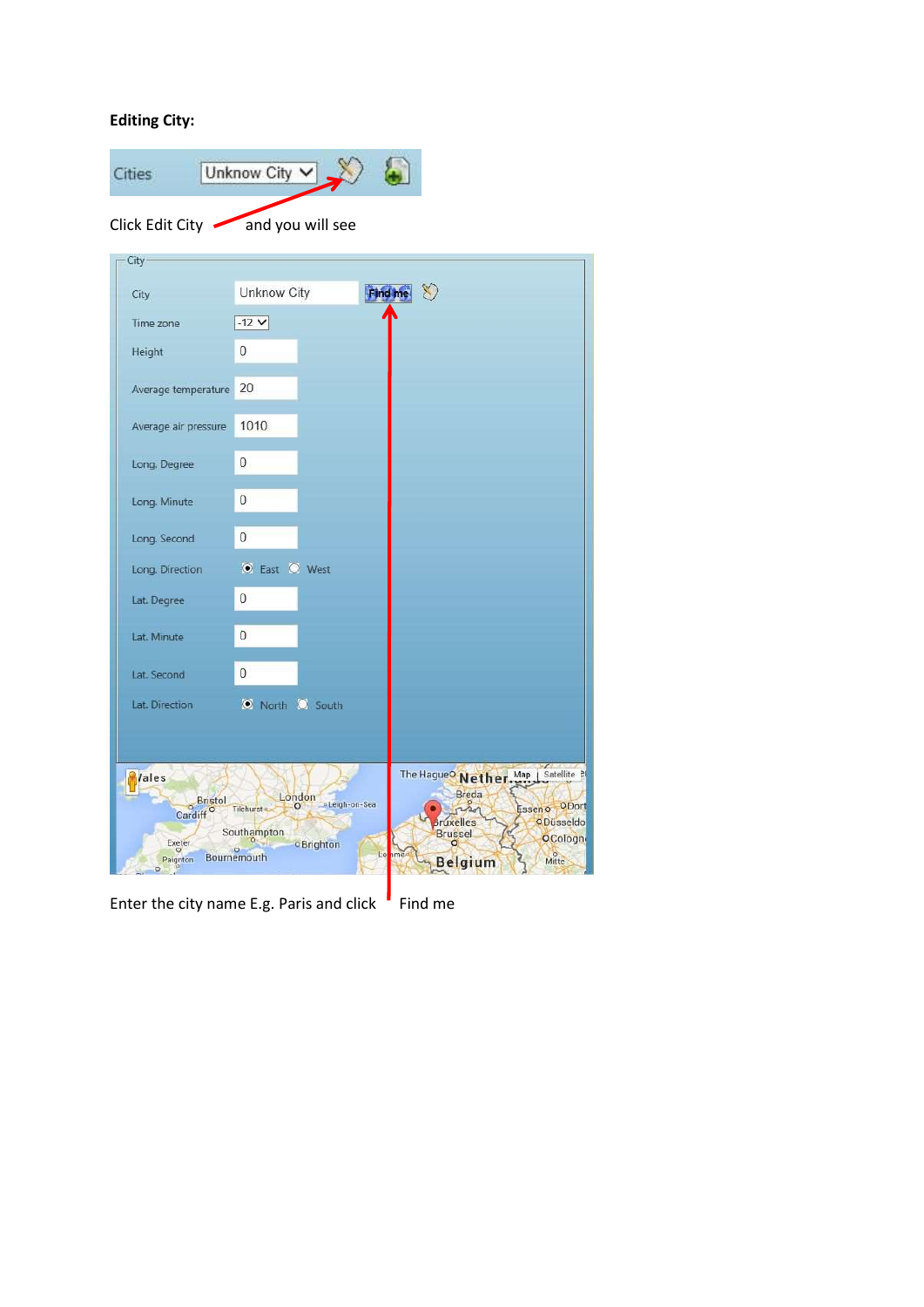

### When you have google location services enabled you will see

The following fields are filled:

- Height ( meter )
- Long. Degree / Minute / Second / Direction
- Lat. Degree / Minute / Second / Direction

Default values

- 20° Celsius
- 1010 Average air pressure

Select the time zone for this city

A click on edit will save the new city with the new name.

# **Remember you have to set the right time zone for the city**